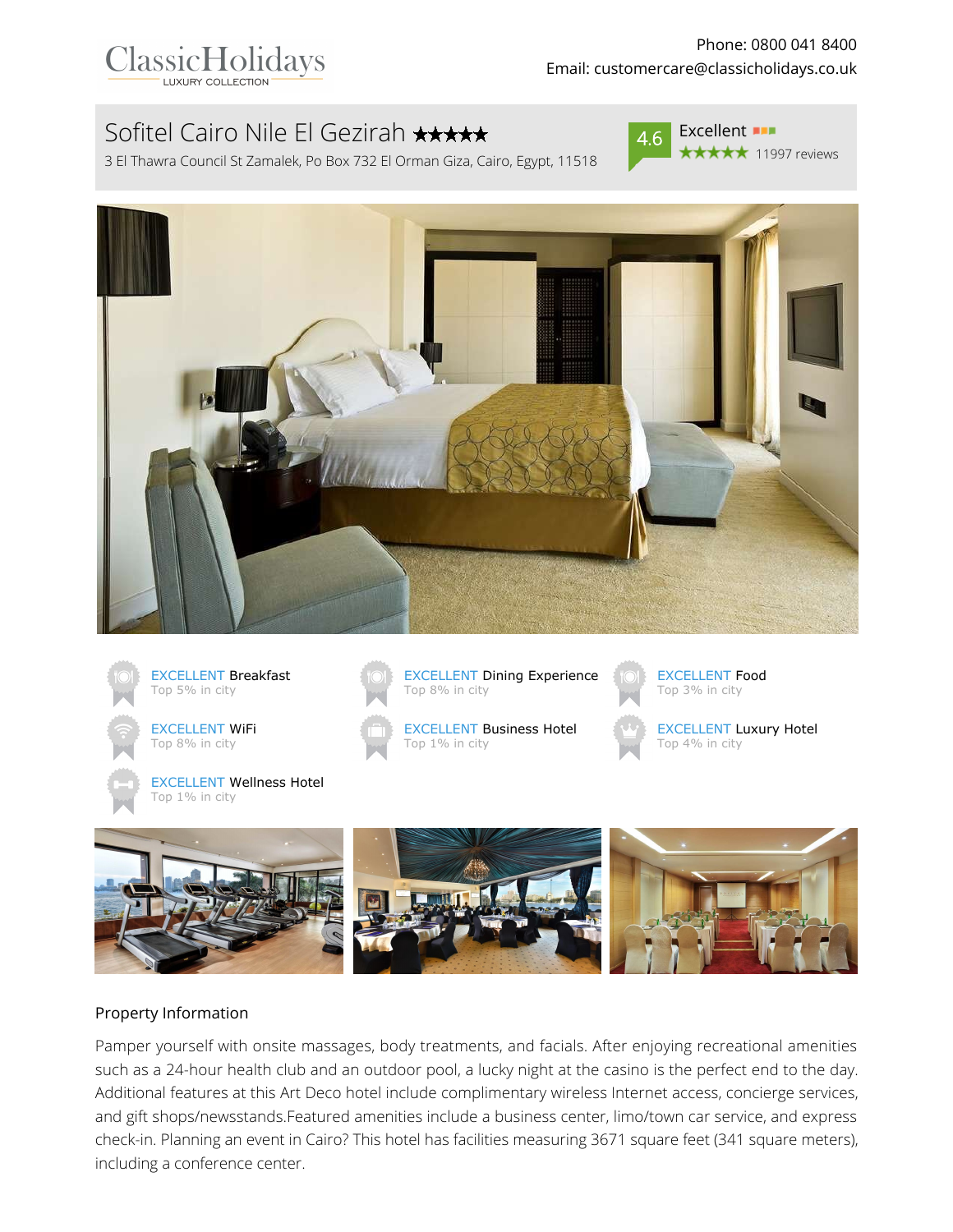# Room Types

Make yourself at home in one of the 433 guestrooms featuring minibars. Rooms have private balconies. Complimentary wireless Internet access keeps you connected, and satellite programming is available for your entertainment. Private bathrooms have deep soaking bathtubs and rainfall showerheads.

## Dining Facilities

Grab a bite at El Kebabgy, one of the hotel's 4 restaurants, or stay in and take advantage of the 24-hour room service. Snacks are also available at the 2 coffee shops/cafés. Relax with a refreshing drink from the poolside bar or one of the 2 bars/lounges. Buffet breakfasts are available daily from 6 AM to 10:30 AM for a fee.

## Activities

Distances are displayed to the nearest 0.1 mile and kilometer.

Qasr El Nil Bridge - 0.8 km / 0.5 mi Cairo Opera House - 0.9 km / 0.5 mi Cairo Tower - 1.1 km / 0.7 mi Tahrir Square - 1.4 km / 0.9 mi Egyptian Museum - 1.6 km / 1 mi American University of Cairo - 1.6 km / 1 mi Orman Botanical Gardens - 2 km / 1.2 mi Giza Zoo - 2 km / 1.2 mi Sports Center Gezirah Sporting Club - 2.2 km / 1.3 mi First Mall Cairo - 2.3 km / 1.5 mi Cairo University - 2.6 km / 1.6 mi Abdin Palace - 2.7 km / 1.7 mi Aquarium Grotto Garden - 2.7 km / 1.7 mi Museum of Islamic Art - 3.3 km / 2.1 mi Ibn Tulun Mosque - 4.1 km / 2.5 mi The nearest airports are: Cairo Intl. Airport (CAI) - 20.6 km / 12.8 mi Giza (SPX-Sphinx Intl.) - 43.6 km / 27.1 mi The preferred airport for Sofitel Cairo Nile El Gezirah is Cairo Intl. Airport (CAI).

# Surrounding Area

You'll be centrally located in Cairo with a stay at Sofitel Cairo Nile El Gezirah, within a 15-minute walk of Cairo Opera House and Cairo Tower. This 5-star hotel is 1.3 mi (2 km) from Egyptian Museum and 2.2 mi (3.6 km) from Museum of Islamic Art.

#### Note

Extra-person charges may apply and vary depending on property policy.

Government-issued photo identification and a credit card, debit card, or cash deposit may be required at check-in for incidental charges.

Special requests are subject to availability upon check-in and may incur additional charges. Special requests cannot be guaranteed.

-No onsite parking is available.

- -This property advises that enhanced cleaning and guest safety measures are currently in place.
- -Disinfectant is used to clean the property; commonly-touched surfaces are cleaned with disinfectant between stays; bed sheets and towels are laundered at a temperature of at least 60°C/140°F.
- -Personal protective equipment, including masks, will be available to guests.

-Social distancing measures are in place; staff at the property wear personal protective equipment; a